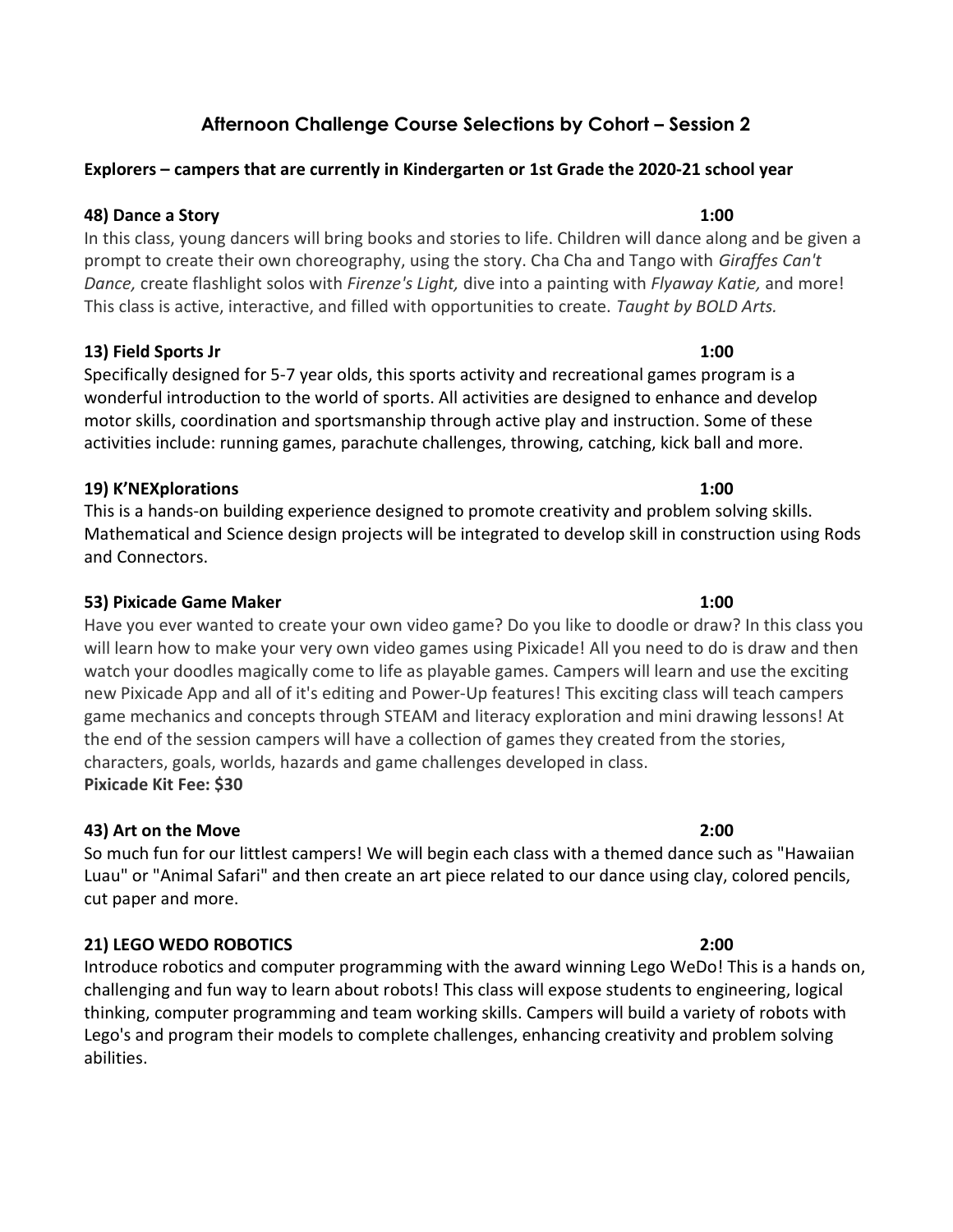### 51) My Green Thumb 2:00

Grow your knowledge of biology, math, agriculture and botany through gardening. We will discuss all the elements of a garden from soil to minerals, organisms and ecosystems. We will "dissect" the parts of a flower and what they do and the processes that help plant growth and expansion. We'll examine how the environment affects plant growth and health as we learn about greenhouses and composting while deciding what herbs and plants we'd like to grow. We will experiment with pH, salinity, nitrate levels, capillary action, make chia pets and more. Best of all we will create our own individual gardens to take home and transplant into our backyards!

### 33) SOCCER 2:00

Soccer is the most popular team sport in the world. Learn the strategies for playing offense and defense and improve your dribbling, passing and shooting skills in this fast paced, action packed class.

### 13) Field Sports Jr 3:00

Specifically designed for 5-7 year olds, this sports activity and recreational games program is a wonderful introduction to the world of sports. All activities are designed to enhance and develop motor skills, coordination and sportsmanship through active play and instruction. Some of these activities include: running games, parachute challenges, throwing, catching, kick ball and more.

### 48) Dance a Story 3:00

In this class, young dancers will bring books and stories to life. Children will dance along and be given a prompt to create their own choreography, using the story. Cha Cha and Tango with Giraffes Can't Dance, create flashlight solos with Firenze's Light, dive into a painting with Flyaway Katie, and more! This class is active, interactive, and filled with opportunities to create. Taught by BOLD Arts.

### 21) LEGO WEDO ROBOTICS 3:00

Introduce robotics and computer programming with the award winning Lego WeDo! This is a hands on, challenging and fun way to learn about robots! This class will expose students to engineering, logical thinking, computer programming and team working skills. Campers will build a variety of robots with Lego's and program their models to complete challenges, enhancing creativity and problem solving abilities.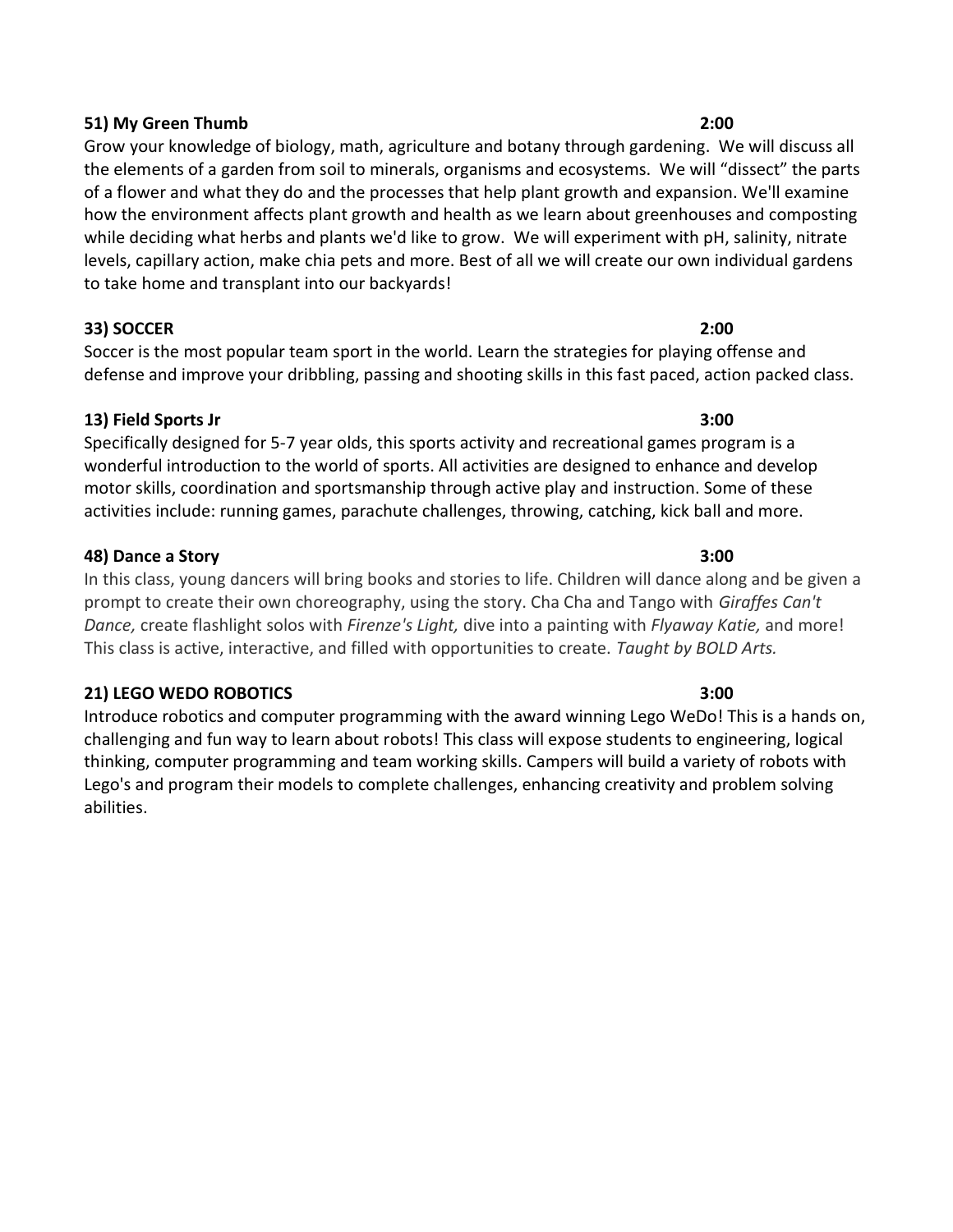### Pioneers – campers that are currently in 2nd or 3rd Grade the 2020-21 school year

### 21) LEGO WEDO ROBOTICS 1:00

Introduce robotics and computer programming with the award winning Lego WeDo! This is a hands on, challenging and fun way to learn about robots! This class will expose students to engineering, logical thinking, computer programming and team working skills. Campers will build a variety of robots with Lego's and program their models to complete challenges, enhancing creativity and problem solving abilities.

### 25) NINJA WARRIOR 1:00

In this active class, campers will have fun exploring movement through creative elements. Utilizing props and obstacle courses, all will be physically challenged in a multitude of ways helping them gain body awareness and coordination. Campers will explore a range of movements including dynamic jumping, leaping and running as well as more controlled balance and stretching. Speed and endurance will be improved as well as elements of engagement and focus. The goal of this class is to build body confidence and have fun.

### 26) ORIGAMI 1:00

The term origami comes from the Japanese words "Oru" meaning "folded" and "Kami" meaning "paper." It is an ancient art form spanning over 1000 years that has evolved into an international creative pastime! Through literature and folktale, we will learn the exquisite art of paper folding. Using a single (or several sheets) of decorative paper there are infinite creative possibilities and you will be amazed at the results of folding and manipulation! Part sculpture, part paper folding and all rigorous engineering. Origami today, embodies animals and fantasy figures in an array of dimensions.

### 4) BOLD Pop Dance 2:00

This vibrant dance class blends the energy, freestyling, storytelling and power of hip hop and breaking, with jazz technique, while embracing the creativity of the dancers. Students will develop musicality, choreographic skills, strength, teamwork and confidence both onstage and off. A signature of all BOLD Arts programs is that each person's individual strengths and personality shine through the work we create together. All students will have the opportunity for a virtual performance at the end of the session. Taught by BOLD Arts.

# 45) Code Central: Scratch Game Creators 2:00

Learn coding basics while having fun creating games and animation using the online program known as Scratch. Campers will learn to develop algorithms, use variables, loops and control structures (if/then logic) to create a multi-media experience. Scratch is a drag and drop website which makes programming easy, fun and painless. Campers will create games such as Flappy Birds, Space Invaders, Shoot 'em, Pong, Maze and other games of their own imagination. Your games will have obstacles, dragons, special ghosting and color effects, timers and scoring. Campers will also make beautiful animated art work like whirling spirals, planets circling around the sun in the solar system, and spin art.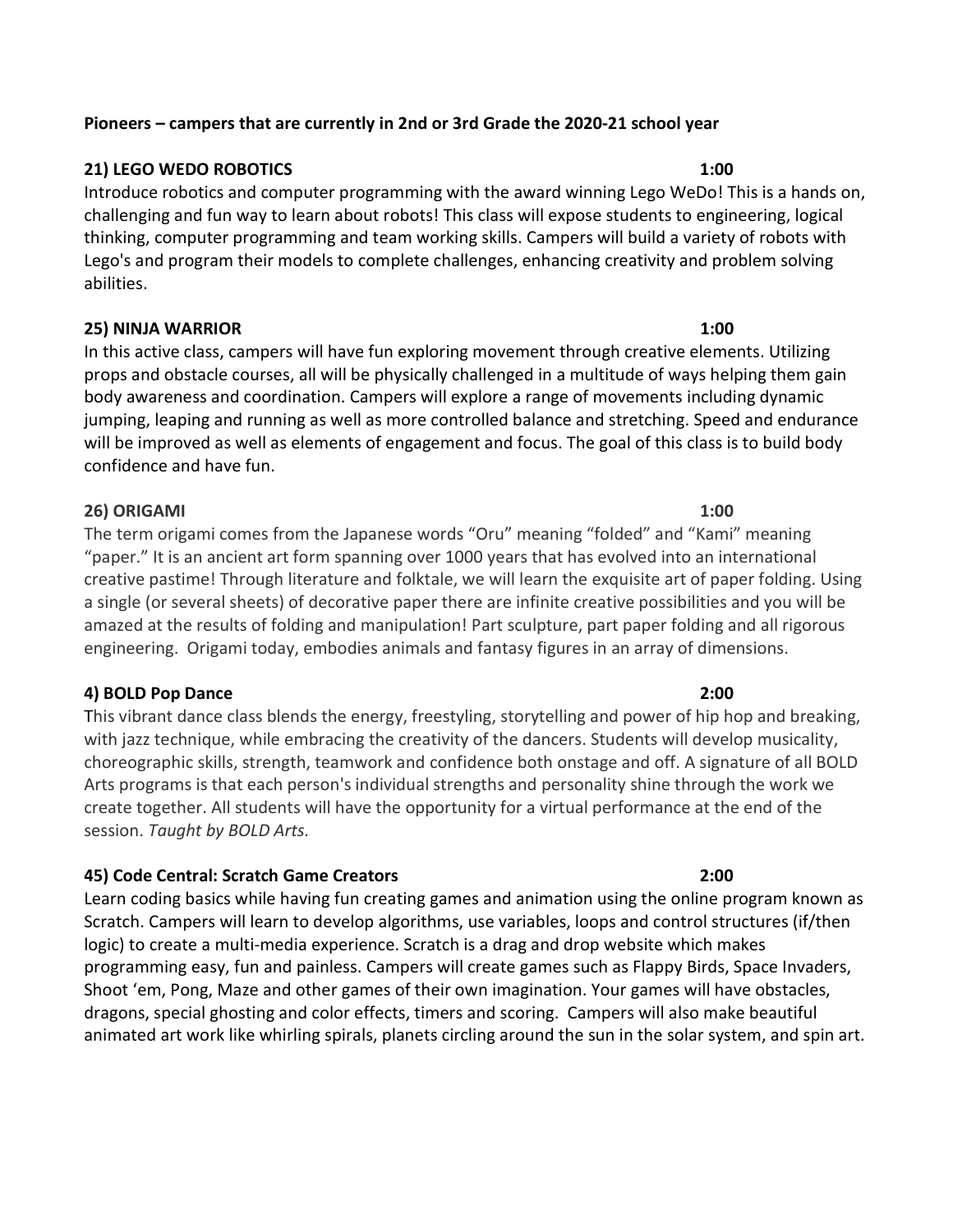### 33) SOCCER 2:00

### 3) BASKETBALL 3:00

Campers will learn the FUNdamentals of basketball. Through drills and instruction campers will have a great time practicing dribbling, shooting, jumping and game play that emphasizes teamwork and sportsmanship.

defense and improve your dribbling, passing and shooting skills in this fast paced, action packed class.

Soccer is the most popular team sport in the world. Learn the strategies for playing offense and

### 45) Code Central: Scratch Game Creators 3:00

Learn coding basics while having fun creating games and animation using the online program known as Scratch. Campers will learn to develop algorithms, use variables, loops and control structures (if/then logic) to create a multi-media experience. Scratch is a drag and drop website which makes programming easy, fun and painless. Campers will create games such as Flappy Birds, Space Invaders, Shoot 'em, Pong, Maze and other games of their own imagination. Your games will have obstacles, dragons, special ghosting and color effects, timers and scoring. Campers will also make beautiful animated art work like whirling spirals, planets circling around the sun in the solar system, and spin art.

### 46) Curious Chef 3:00

In this class, campers will learn the basics of cooking and healthy eating. Cooking is math, science and an art. Chefs will learn kitchen organization, following directions, measuring and preparing ingredients to complete a recipe from start to finish. Experience making simple foods from scratch and create the foundation to be good chefs and more informed eaters. Curious Chef Fee: \$90

### 51) My Green Thumb 3:00

Grow your knowledge of biology, math, agriculture and botany through gardening. We will discuss all the elements of a garden from soil to minerals, organisms and ecosystems. We will "dissect" the parts of a flower and what they do and the processes that help plant growth and expansion. We'll examine how the environment affects plant growth and health as we learn about greenhouses and composting while deciding what herbs and plants we'd like to grow. We will experiment with pH, salinity, nitrate levels, capillary action, make chia pets and more. Best of all we will create our own individual gardens to take home and transplant into our backyards!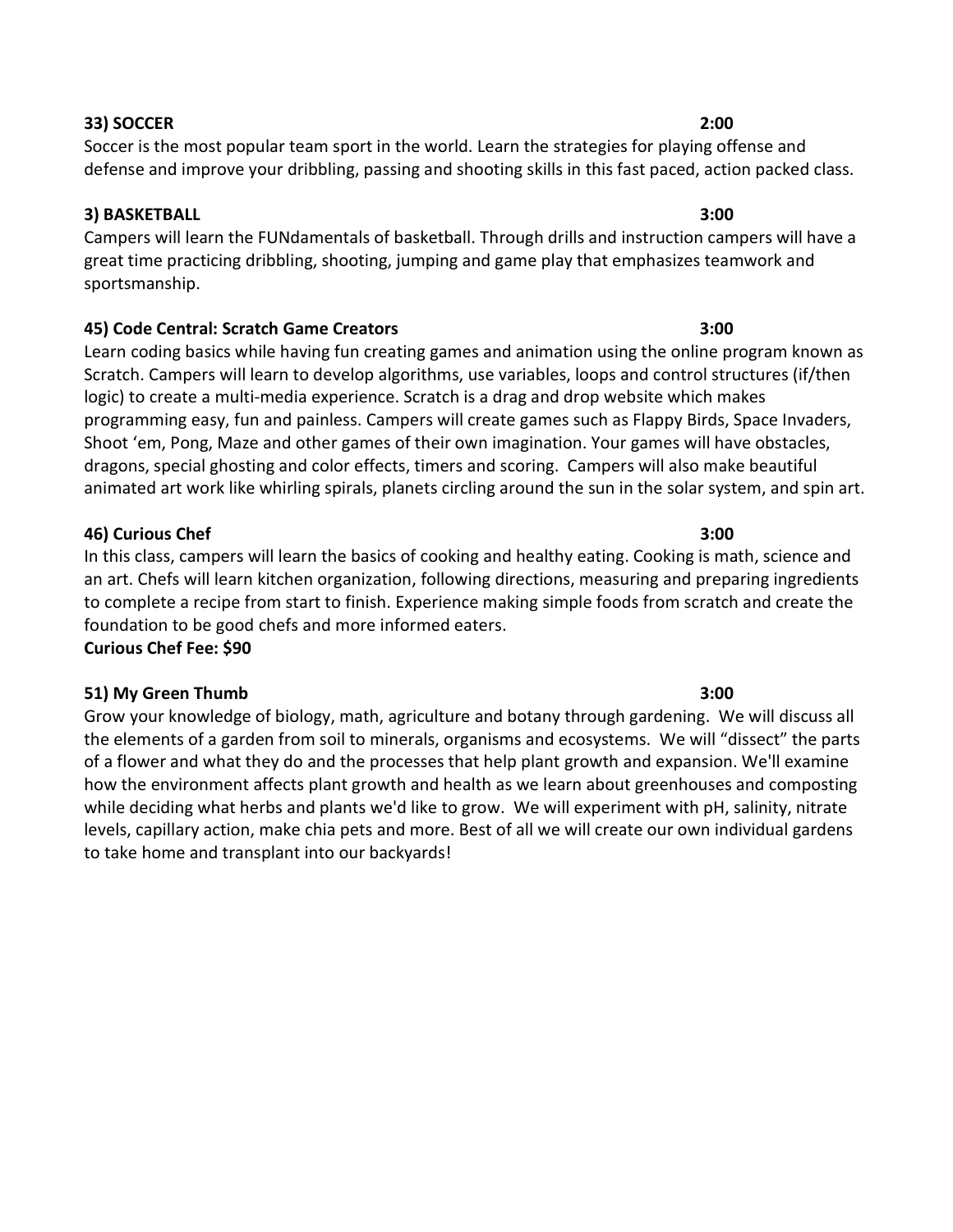### Innovators – campers that are currently in 4th or 5th Grade the 2020-21 school year

### 45) Code Central: Scratch Game Creators 1:00

Learn coding basics while having fun creating games and animation using the online program known as Scratch. Campers will learn to develop algorithms, use variables, loops and control structures (if/then logic) to create a multi-media experience. Scratch is a drag and drop website which makes programming easy, fun and painless. Campers will create games such as Flappy Birds, Space Invaders, Shoot 'em, Pong, Maze and other games of their own imagination. Your games will have obstacles, dragons, special ghosting and color effects, timers and scoring. Campers will also make beautiful animated art work like whirling spirals, planets circling around the sun in the solar system, and spin art.

### 7) COMPUTER SIMULATION 1:00

Join us in the computer lab as we delve into simulated strategies and tactics with numerous engaging software titles. These include "Megaman" "Roller Coaster Creator". "2 Fast Driver", "Paintball Sim", "Dancing Craze", "Crazy Cooking" and more. Computer Sim continues to be one of the most popular classes at Challenge Camp!

### 50) IRON CHEF 1:00

Designed for campers who have some experience in the kitchen. Learn how to cook breakfast, lunch and dinner dishes for your families! Focus on healthier foods and desserts with less sugar. A chef's knowledge and meal choices really do make a difference in our lives. Campers will learn how to prep ingredients, organize their work space, cook, and plate their well balanced finished foods with pride. Iron Chef Fee: \$90

### 33) SOCCER 1:00

Soccer is the most popular team sport in the world. Learn the strategies for playing offense and defense and improve your dribbling, passing and shooting skills in this fast paced, action packed class.

### 54) Stop Motion Laboratory 1:00

Whether you love drawing, painting and sculpture or whether you would like to write stories or act out dramatic scenes, you will have fun exploring the possibilities of animation. Spend a little time learning the basics of handling the camera setup and stop-motion app, then let your imagination take off as you bring your drawings to life, or create your own 3-D characters with modeling clay. You can also use small toys, or even animate real people in your films. Students will receive a digital copy of their films.

### 35) SURVIVOR! 1:00

Orienteering, wilderness survival and emergency preparedness is about more than just lighting a fire and pitching a tent. Campers can build a water filter from found objects, communicate with emergency signaling methods, build shelter, find food, make emergency fires more than 5 different ways...even with a cell phone. We will have a scavenger hunt, play camouflage and learn Geocaching. Our session will end with a "wild marshmallow" hunt, s'mores, stories and songs.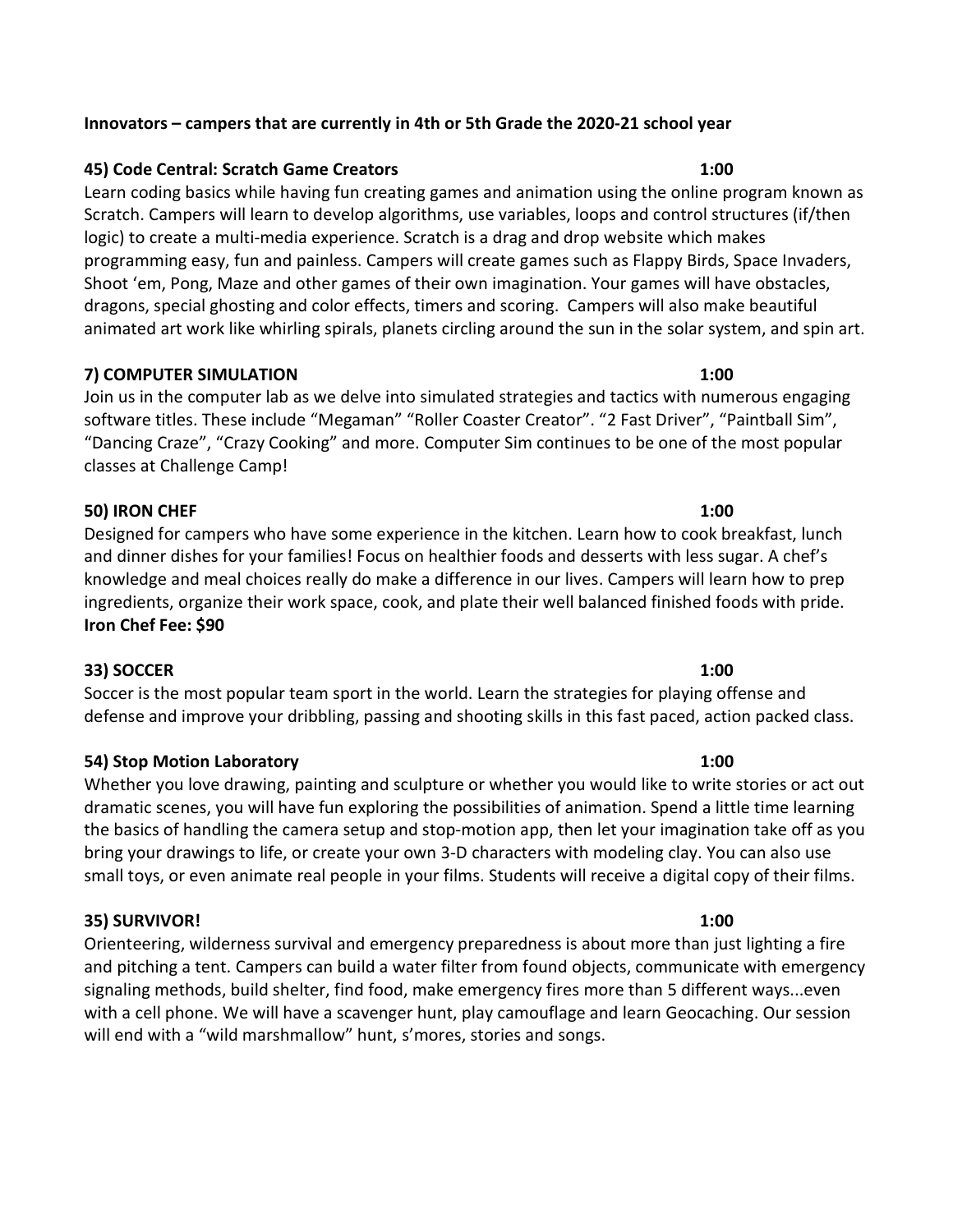### 3) BASKETBALL 2:00

Campers will learn the FUNdamentals of basketball. Through drills and instruction campers will have a great time practicing dribbling, shooting, jumping and game play that emphasizes teamwork and sportsmanship.

### 11) DUNGEONS & DRAGONS 2:00

If you can imagine and think of lands and magical creatures, then you can play Dungeons and Dragons. Think of yourself as a character in a book. Imagine magical places and items – many surprises lie ahead.

### 25) NINJA WARRIOR 2:00

In this active class, campers will have fun exploring movement through creative elements. Utilizing props and obstacle courses, all will be physically challenged in a multitude of ways helping them gain body awareness and coordination. Campers will explore a range of movements including dynamic jumping, leaping and running as well as more controlled balance and stretching. Speed and endurance will be improved as well as elements of engagement and focus. The goal of this class is to build body confidence and have fun.

## 52) Pinball Wizard 2:00

Construct your own PinBox Pinball machine with two interchangeable playboards that you will design. For makers, creative thinkers and game designers, the PinBox 3000 is a tabletop cardboard pinball kit that artfully integrates mechanical engineering, physics, sculpture, product design and performance! Light up your play board and be ready to "Tilt the Future!" Pinball Kit Fee: \$50

### 32) ROCKET UNIVERSITY 2:00

Students will train to be real "rocket scientists" and "aerospace engineers" in this inspired offering. In "Rocket University" you will learn about the history of rockets from ancient Chinese fireworks, to modern day spacecraft and military applications while discovering principals of launching, trajectories, thrust, navigation, flight paths, altitudes, orbits, recovery methods, safety and more! Students will receive their individual rocket kits and assemble them while applying what they have learned to their design and construction. You will launch your rockets and record data.

Rocketry Fee: \$90

### 37) ULTIMATE FRISBEE 2:00

Ultimate Frisbee is an exciting, non-contact team sport that is played throughout the world and whose popularity continues to rise. Ultimate is a unique mixture of Frisbee, football and soccer, providing an exhilarating workout. The spirit of the game stresses sportsmanship and fair play.

### 41) ANIME-TION 3:00

The art of cartooning is full of creative expression, humor and fun. Join us to learn techniques of cartooning including sketching and use of color. You will learn to draw familiar faces such as Spiderman, Mickey Mouse and the Simpsons. Next, we will dive into the ultra modern art of Japanese anime. The wildly popular anime characters have larger than normal eyes, exaggerated expressions and a stylized type of design. Your original anime illustrations will reflect your own personality, imagination and artistic style!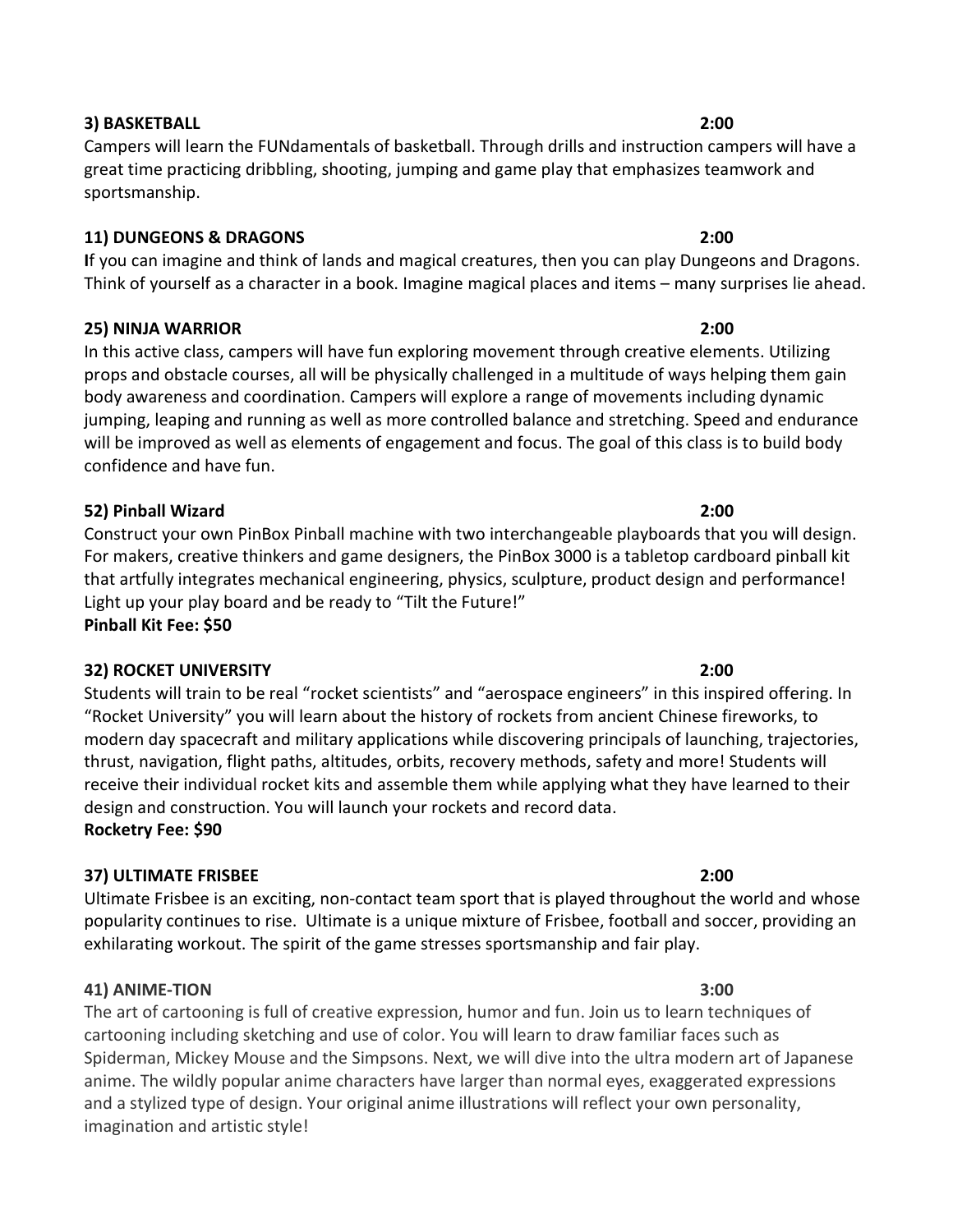# 2) AWESOME ILLUSIONS & PUZZLES 3:00

More than meets the eye! In this awesome workshop, inspired by New York City's Museum of Illusions, students will explore how neuroscience explains different optical illusions. We will use scientific principles to create our own using color, light and patterns. In this workshop campers will create puzzles and illusions that will both inspire and boggle the mind! Campers will create deceptive and misleading brain images like impossible waterfalls, visual paradoxes, mind-bending patterns, mirror illusions and create trick photography to provide a boost of brainpower and ignite your logic skills!

12) FENCING 3:00

En garde! Learn the exciting Olympic sport of fencing! Parry, cut, and lunge, as you improve strength, coordination, focus, balance and more. Fencing is a high-speed, exhilarating sport that relies on quick wits and cunning, and engages the entire body along with the mind… most importantly, it's FUN! Fencing Fee: \$100

# 27) PICKLEBALL 3:00

This fast growing sport combines the elements of badminton, tennis and ping pong. Played on a court with paddles and wiffle balls, pickleball is easier than tennis and fun to play with your friends.

# 52) Pinball Wizard 3:00

Construct your own PinBox Pinball machine with two interchangeable playboards that you will design. For makers, creative thinkers and game designers, the PinBox 3000 is a tabletop cardboard pinball kit that artfully integrates mechanical engineering, physics, sculpture, product design and performance! Light up your play board and be ready to "Tilt the Future!" Pinball Kit Fee: \$50

# 54) Stop Motion Laboratory 3:00

Whether you love drawing, painting and sculpture or whether you would like to write stories or act out dramatic scenes, you will have fun exploring the possibilities of animation. Spend a little time learning the basics of handling the camera setup and stop-motion app, then let your imagination take off as you bring your drawings to life, or create your own 3-D characters with modeling clay. You can also use small toys, or even animate real people in your films. Students will receive a digital copy of their films.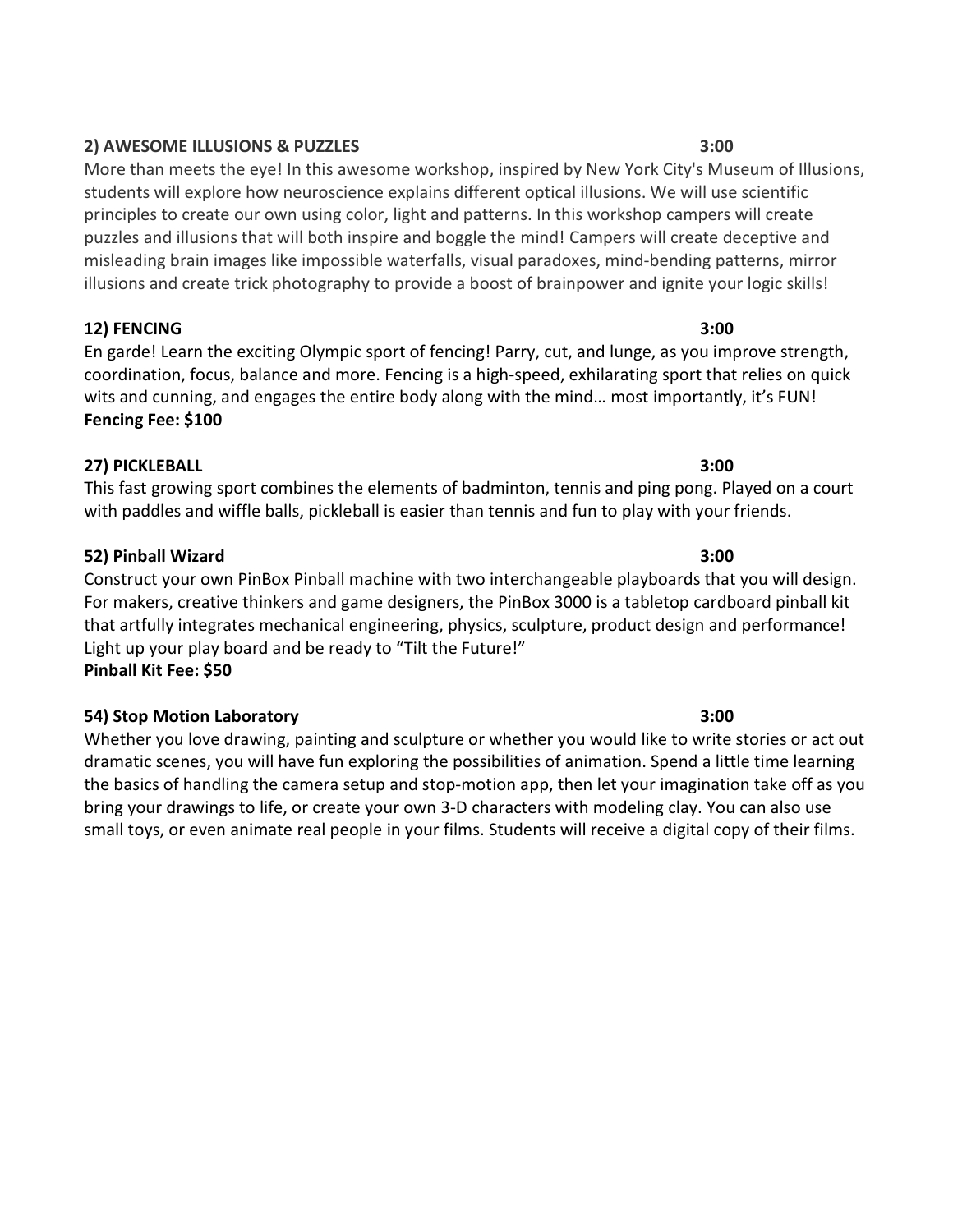# Trailblazers – campers that are currently in 6th Grade and up the 2020-21 school year

# 3) BASKETBALL 1:00

Campers will learn the FUNdamentals of basketball. Through drills and instruction campers will have a great time practicing dribbling, shooting, jumping and game play that emphasizes teamwork and sportsmanship.

# 11) DUNGEONS & DRAGONS 1:00

If you can imagine and think of lands and magical creatures, then you can play Dungeons and Dragons. Think of yourself as a character in a book. Imagine magical places and items – many surprises lie ahead.

# 23) MINDFUL ART 1:00

Campers will create works of art that encourage and facilitate a relaxed peaceful state of mind. In a friendly, creative, judgment free zone campers will be encouraged to tap into and connect with their mind, body, and soul that they will express through visual arts. Campers will experience working in many mediums including color pencil, paint, collage, and more. They will explore making mandalas, gratitude jars, dream catchers, dream paintings and beyond.

# 32) ROCKET UNIVERSITY 1:00

Students will train to be real "rocket scientists" and "aerospace engineers" in this inspired offering. In "Rocket University" you will learn about the history of rockets from ancient Chinese fireworks, to modern day spacecraft and military applications while discovering principals of launching, trajectories, thrust, navigation, flight paths, altitudes, orbits, recovery methods, safety and more! Students will receive their individual rocket kits and assemble them while applying what they have learned to their design and construction. You will launch your rockets and record data. Rocketry Fee: \$90

# 41) ANIME-TION 2:00

The art of cartooning is full of creative expression, humor and fun. Join us to learn techniques of cartooning including sketching and use of color. You will learn to draw familiar faces such as Spiderman, Mickey Mouse and the Simpsons. Next, we will dive into the ultra modern art of Japanese anime. The wildly popular anime characters have larger than normal eyes, exaggerated expressions and a stylized type of design. Your original anime illustrations will reflect your own personality, imagination and artistic style!

# 7) COMPUTER SIMULATION 2:00

Join us in the computer lab as we delve into simulated strategies and tactics with numerous engaging software titles. These include "Megaman" "Roller Coaster Creator". "2 Fast Driver", "Paintball Sim", "Dancing Craze", "Crazy Cooking" and more. Computer Sim continues to be one of the most popular classes at Challenge Camp!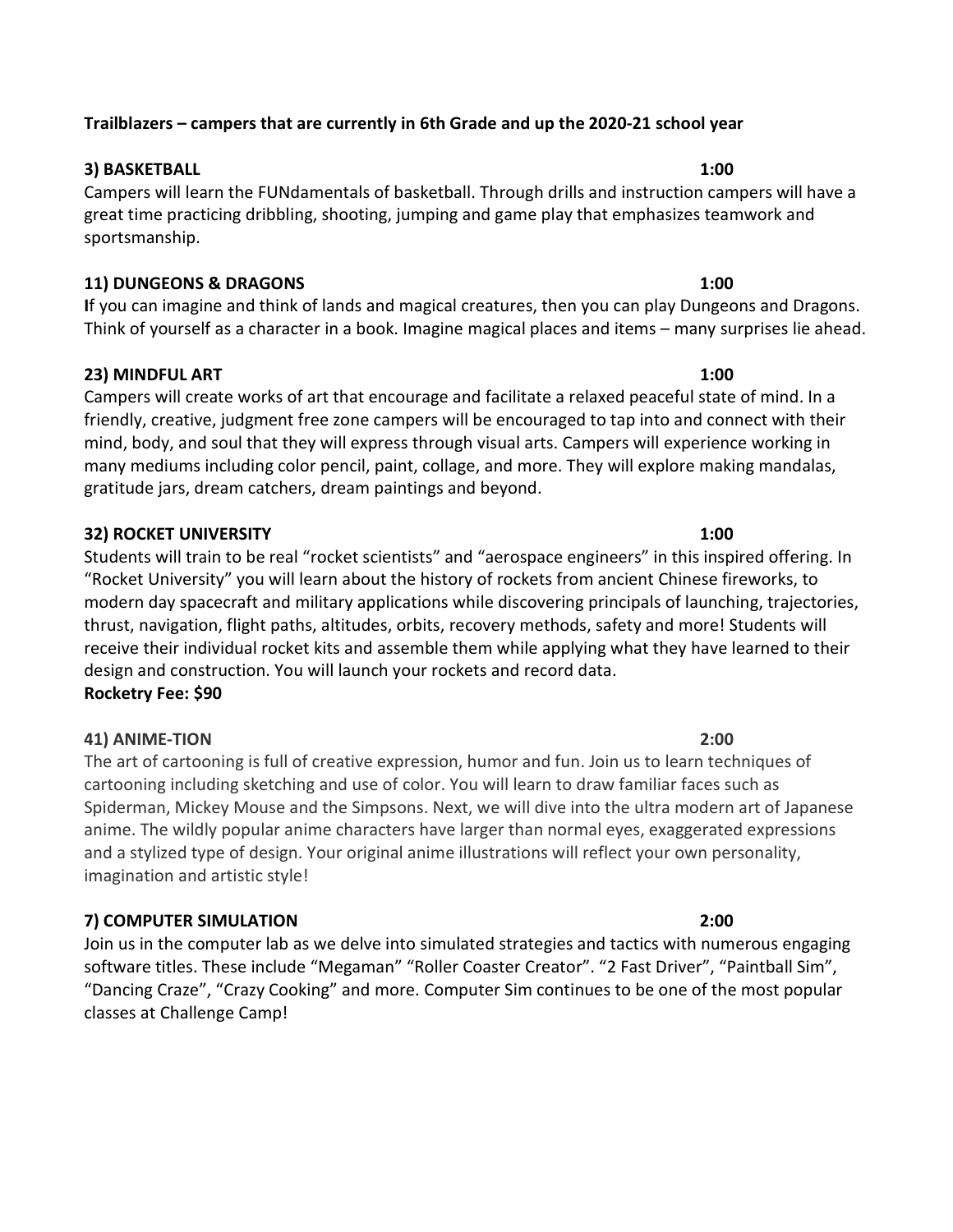# coordination, focus, balance and more. Fencing is a high-speed, exhilarating sport that relies on quick wits and cunning, and engages the entire body along with the mind… most importantly, it's FUN! Fencing Fee: \$100

En garde! Learn the exciting Olympic sport of fencing! Parry, cut, and lunge, as you improve strength,

# 49) Graphic Design Studio 2:00

In this class, we will explore the methods which graphic designers use to communicate their ideas with impact, including playing with positive and negative space, scale (size,) color, typography and much more. Explore fun activities that will stimulate our creative problem-solving skills. We will discuss examples of creative work by professional designers, get our ideas flowing by making drawings and collages and then work to complete our designs. Projects will include T-shirt designs, posters, and animated graphics.

Graphic Design Fee: \$50

# 50) IRON CHEF 2:00

Designed for campers who have some experience in the kitchen. Learn how to cook breakfast, lunch and dinner dishes for your families! Focus on healthier foods and desserts with less sugar. A chef's knowledge and meal choices really do make a difference in our lives. Campers will learn how to prep ingredients, organize their work space, cook, and plate their well balanced finished foods with pride. Iron Chef Fee: \$90

# 5) CLOSING BELL 3:00

In this introduction to Wall Street class, students will build a virtual stock portfolio and compete for the "best stock picker" bragging rights. After examining the activity at the NYSE and NASDAQ each day, we will learn analytical and operating aspects of the stock market. We will begin by evaluating and comparing stocks. We will review our portfolios daily and debate our purchases while learning to use tools to assist in our decisions to buy, sell or hold individual companies. By understanding how the stock market works, we will know the pros and cons of investing and how to buy low and sell high!

# 47) Cybersecurity 101 and the state of the state of the state of the state of the state of the state of the state of the state of the state of the state of the state of the state of the state of the state of the state of t

In this rapidly evolving technology environment, everyone needs to be cognizant of cybersecurity and its impact on all aspects of daily life. Cybersecurity focuses on protecting computers, networks, and information from unauthorized access or attacks. Through hands-on activities we will learn to be good digital citizens, best practices for staying safe online and what the future holds for this incredibly popular industry.

# 22) MAGIC: THE GATHERING 3:00

Back by popular demand! A game battle in which you and your opponent represent powerful sorcerers attempting to drive each other from the lands of Dominia. Your deck holds your tools: creatures, land, spells and artifacts.

# 12) FENCING 2:00